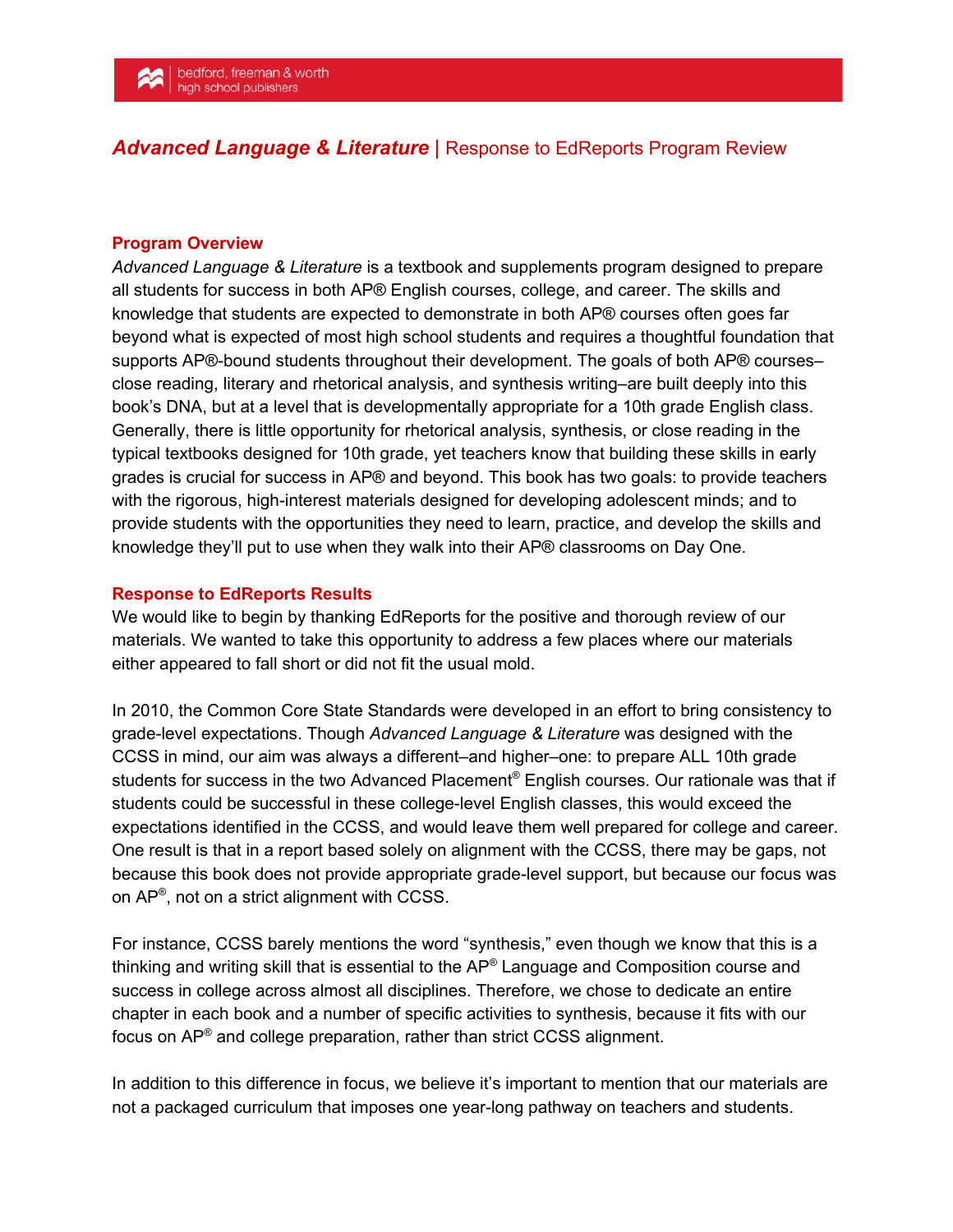## bedford, freeman & worth<br>high school publishers

Rather, we have provided a flexible resource and tools to help teachers and districts make instructional choices that are most relevant for their students. The result of this decision in supporting local choice is that an analysis by an organization like EdReports may include comments such as: the materials fail to provide "increasingly sophisticated contexts" for a particular skill, or "include a rationale for purpose and placement," or may not "support students' literacy skills over the course of the school year through increasingly complex texts." This review frequently judged the materials not based on quality, but on whether they mandated a strict scope and sequence. We believe that it is not the role of a publisher to dictate a lock-step curriculum, but to provide high quality materials and tools that help teachers create *their own curriculum* that supports the needs of their students. To that end, in the Teacher's Edition of *Advanced Language & Literature*, we include information on text pacing, and provide optional pre-built units for each theme that focus on developing a specific skill. We built *Advanced Language & Literature* to foster local choice, allow for authentic differentiation, and provide in-depth support for constructing a curriculum that fits *your* school and *your* students.

One unfortunate way this manifested in this review was by discounting materials that might be used in more than one way, or whose use is at the discretion of the teacher. For instance, the report claimed that there were not frequent opportunities for speaking and listening. Of course, many of the questions following a reading could readily be used in that way–as a one-on-one, small group, or full class discussion, rather than as a written response–and support and ideas for that exist in the Teacher's Edition. But because those prompts were not labeled as such, nor mandated to be used in that way, they were not considered. Similarly, vocabulary is built throughout the book by including rich complex texts, and investigating the language choices in those texts through the Analyzing Language, Style, and Structure questions, but since those were not part of a specific scope and sequence, they did not count as part of a "cohesive, consistent approach" despite appearing after every piece in the book.

As a discipline, English teachers have long wrestled with how to teach grammar and conventions: we've used copying of famous passages, sentence-diagramming, daily fix-its, peer editing, and many more approaches. The field has, for the most part, settled on the idea that grammar and conventions reflect a student's own cultural, social, developmental, and educational contexts and that any improvement in the use of conventions must be done within the context of the students' own writing. [Research](https://www2.ncte.org/statement/grammarexercises/) has shown that stand-alone, isolated, class-wide grammar instruction has no impact on students' writing skills. And while EdReports recognizes this importance–for instance evaluating materials on whether there are "opportunities for application in context"–their reliance on the CCSS Language Standards makes these evaluations problematic. The CCSS identifies, for example, specific grade-levels when certain punctuation must be mastered:

- Grade 7: Use a comma to separate coordinate adjectives
- Grade 8: Use punctuation (comma, ellipsis, dash) to indicate a pause or break
- Grade 9/10: Use a semicolon to link two or more closely related independent clauses. Use a colon to introduce a list or quotation.